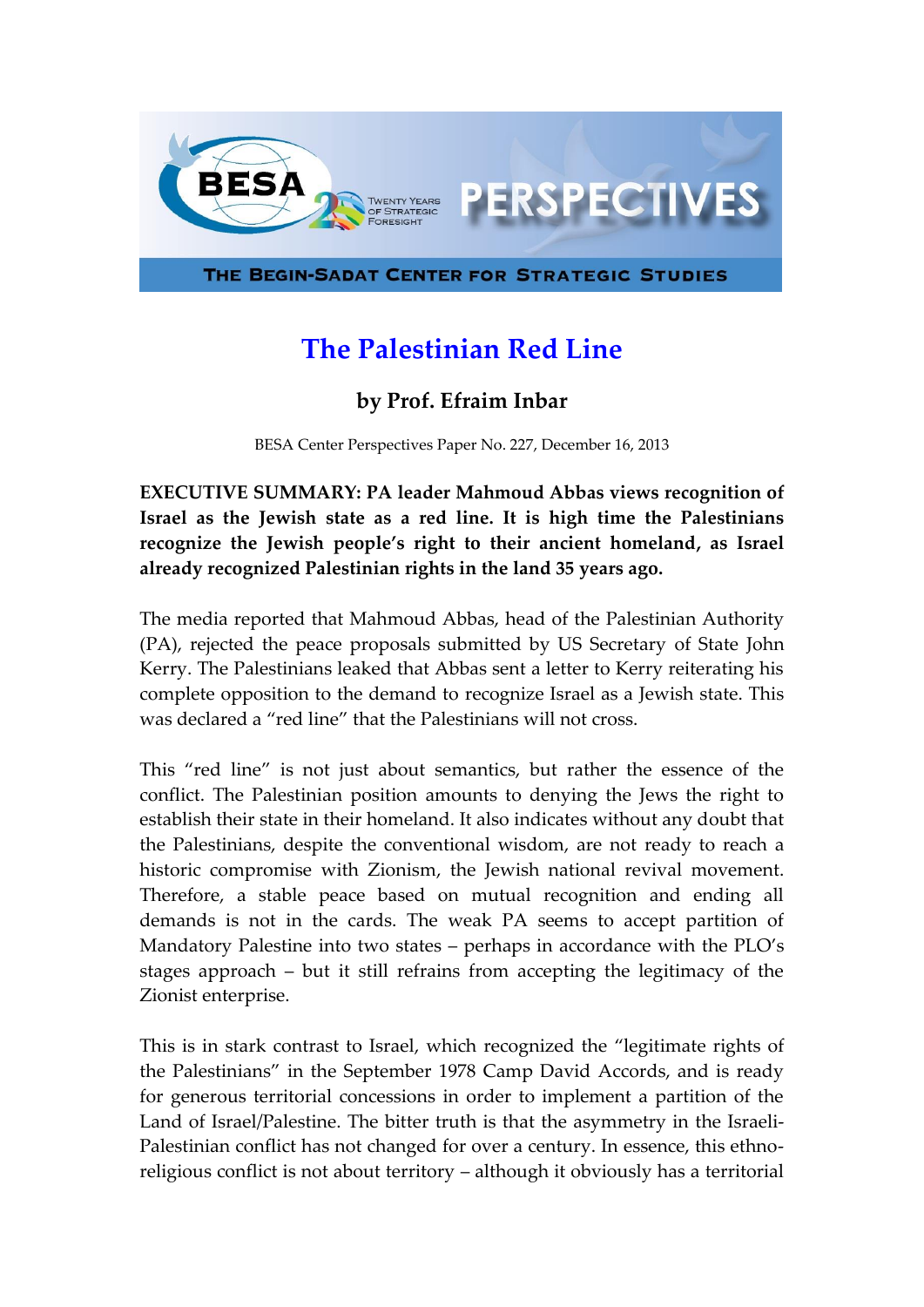dimension – but about securing the recognition of the other side to national rights in a given territory.

Despite the image of untrustworthiness in keeping written agreements, Palestinians actually give great importance to the language used in the documents they are asked to sign. Yasser Arafat, generally viewed by most Israelis as an accomplished liar, refused in 2000 to sign an agreement that included a clause about an end to all demands. For him the conflict could end only with Israel's eventual demise. Similarly, Abbas cannot bring himself to put his signature to a document which says that the Jews have returned to their homeland. We know that the perception of Jews being foreign invaders of Palestine is a fundamental widespread Palestinian attitude, which is instilled in the younger generations in the PA-run schools.

The entrenchment of such attitudes is clear also by the lack of a debate among the Palestinians whether to recognize Israel as a Jewish state. Discussing Jewish rights to the Land of Israel is not conceivable in the current intra-Palestinian deliberations. Not even the so-called Palestinian moderates are calling for a debate among the Palestinians on whether to recognize the right of self-determination of the Jews in their historic homeland. Palestinian polls do not ask whether Israel should be recognized as a Jewish state. Normative language mentioning rights and international norms in Palestinian discourse is reserved for Palestinian demands only, and is never applied to understand what Israelis want.

The efforts of the Palestinian media to negate the Jewish past and historic links to the Temple Mount, and even the Western Wall, indicate an ideological commitment to rewriting history. Palestinian archeology is similarly used to erase all traces of Jewish presence from the land. Even Koranic sources mentioning the links of the Jews to the Land of Israel are ignored. Such Palestinian behavior serves only to prolong the conflict because it does not teach the Palestinians that Jews are part of the history of this land. All these acts are intolerable and must stop before Israel considers signing a comprehensive peace agreement.

It was a mistake not to insist on recognition of Israel being a Jewish state in the negotiations with the Palestinians in the 1990s. Prime Minister Binyamin Netanyahu understands very well the need for such recognition by the Palestinians to ensure a historic peace deal, and his insistence on getting it in the framework of a comprehensive settlement is right on the mark.

Moreover, Palestinians are different than the Egyptians or Jordanians, who were not required to accept Israel as a Jewish state. They have no claims to